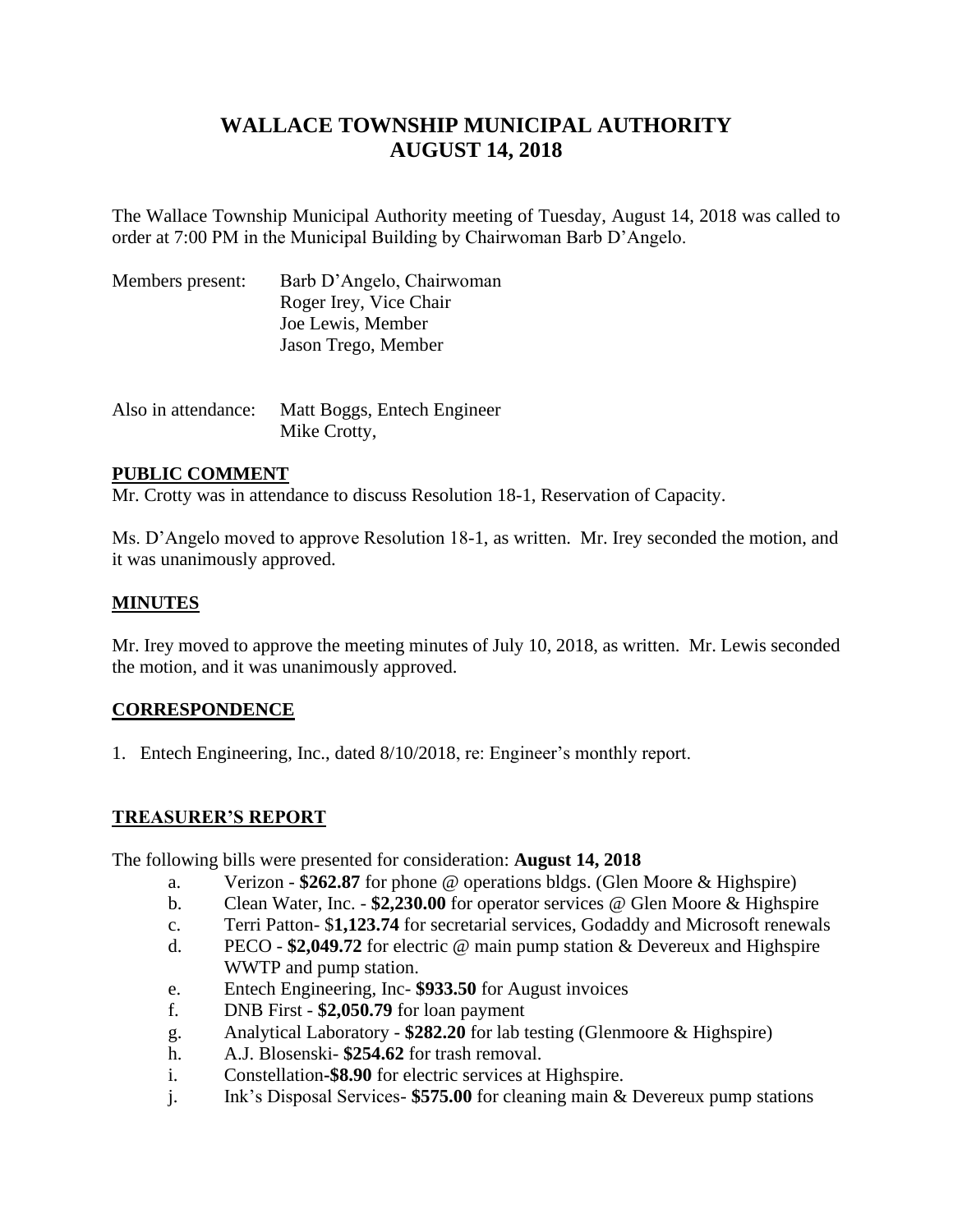- k. Ralph Hannun**-\$125.00** for trimming.
- l. Barbacane, Thornton & Company LLP-\$450 for 2017 Financial Statements
- m. W.G. Malden- **\$560.50** for calibrating meters at stations.
- n. CW Sales**- \$275.00** for Devereux contract.
- o. G. Bauer Pest- **\$925.00** for lagoon treatment.
- p. J. Lewis- **\$500.00** for 2085 Creek Rd.
- q. Commonwealth of PA- **\$130.00** for 2018 annual contract at GM & HE.

#### **TOTAL: 12,135.96**

Mr. Irey moved to approve invoices "a" through "q" above for the month of August, as presented. Mr. Trego seconded the motion, and it was unanimously approved. Mr. Lewis recused himself from item "p".

### **FINANCIAL STATEMENTS**-

Balance Sheet, Budget vs Actual Glenmoore & Highspire and Profit & Loss.

Mr. Irey moved to approve the financial statements above for the month of August, as presented. Mr. Trego seconded the motion, and it was unanimously approved.

### **OPERATORS REPORT**

#### Glenmoore WWTP

- a. No emergency visits required.
- b. Spray rates are good.
- c. Havey rain caused high flows over 7,000.
- d. 2085 Creek broke force main by digging. Authority agreed contractor will be billed for work done by Ink's and Joe Lewis. It was also determined that they relocate the garage.

Alleged Violation was reported to PA One Call on August 22, 2018 for 2085 Creek Rd.

#### Highspire WWTP

a. Ink's hauled sludge and cleaned the clarifiers.

Ms. D'Angelo moved to approve that Mr. Lewis clean Glenmoore and Highspire treatment plants once a month. Mr. Irey seconded the motion, and it was unanimously approved.

#### **ENGINEER'S REPORT**

E-1 Grinder Pump Replacement – There were no grinder pump retrofits performed in January through July. There remains two priority grinder pumps to be replaced at 2081 Creek Road and 430 Fairview which Site Specific is attempting to schedule. These two locations have spare pumps installed currently. Through the help from Terri and Brian, contact info was obtained for these two addresses and retrofits are scheduled for next week. Future replacements will be prioritized based on need and beyond emergency replacements, the list of the pumps installed in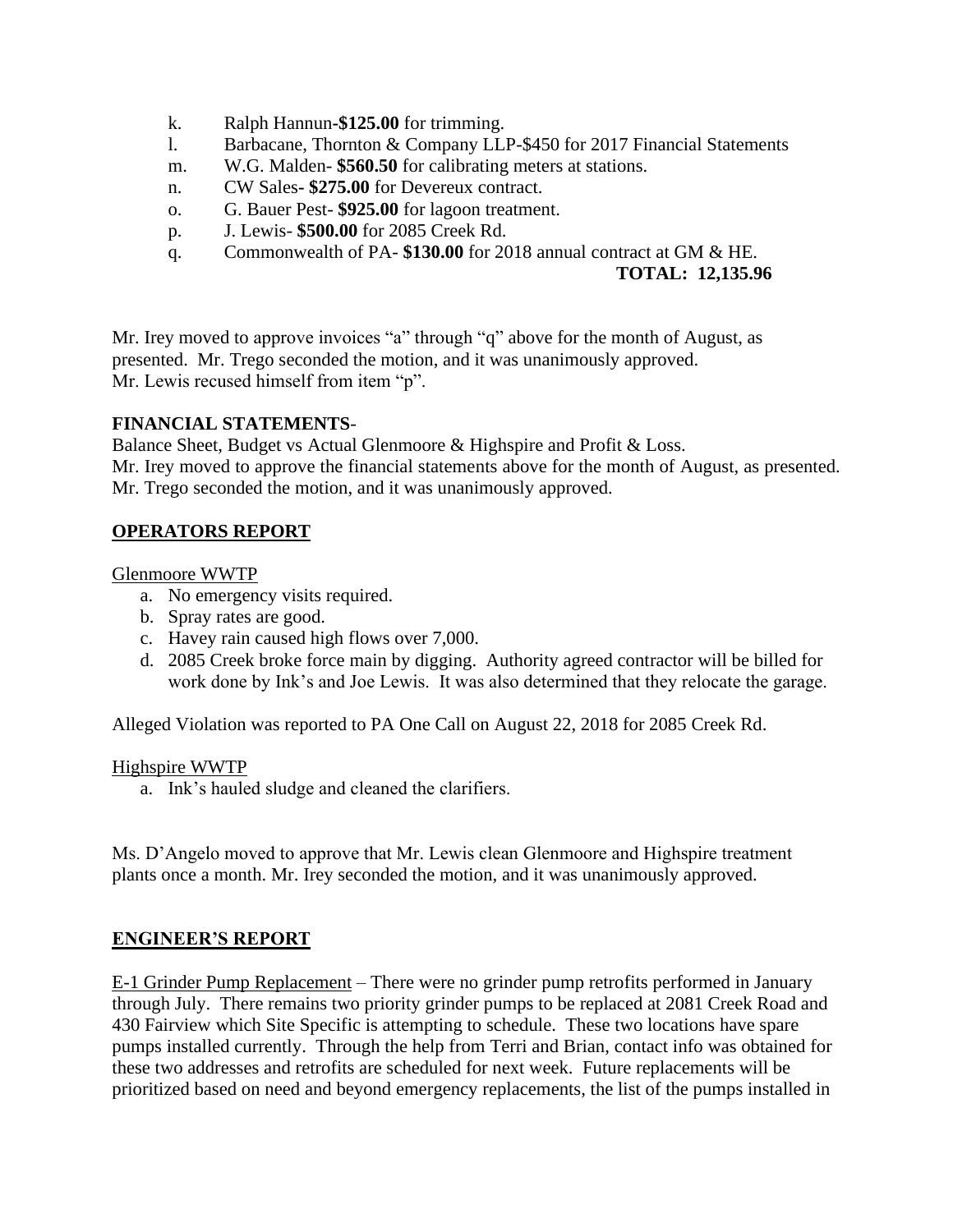1992 and 1993 will take priority. Grinder pump replacement will include critical pump replacements only until DCED Grant awards are known. Additional information on DCED Grant provided below.

Highspire WWTP - A few site visits to the treatment plant were performed in July and August.

Land Development Adjacent to Highspire WWTP - A pre-construction meeting was held on May 30<sup>th</sup> with the developer, the contractor, the designer, the Township's engineer and the Authority's engineer. Submittals have been processed. Construction has commenced and on behalf of the Authority, Castle Valley will perform the observation services. Field reports have been received by Entech and questions in the field have been received by Entech and responses provided.

Glenmoore WWTP- - A few site visits to the treatment plant were performed in July and August.

## DCED Grant Opportunities-

.

In November, the Commonwealth of Pennsylvania Department of Community & Economic Development (DCED) published an invitation for grant applications due on February 28, 2018. This would be for small sewer infrastructure projects. Entech has prepared the application. The DCED application was submitted in February. The grant is to complete the remaining grinder pump retrofits, which is approximately 50 pumps. In April, the supporting planning commission letter was submitted to DCED. Currently we are waiting for a determination from DCED which is anticipated for late September. This date was shifted from their meeting held in July.

Highspire WWTP WQM Permit Renewal- The existing Highspire Water Quality Management (WQM) Permit expires on April 30, 2019. Renewal application is due 180 days prior, which would be November 1<sup>st</sup>, 2018. Entech will prepare an Engineering Work Order (EWO) for the renewal of this permit. As a component of the renewal, a Comprehensive Groundwater Evaluation

(CGE) will also be required, as outlined in the permit. This is work that Entech can perform in house and will be included within the EWO.

## **OLD BUSINESS**

Barbacane Thornton completed the 2017 financial audit April 5, 2018

## **NEW BUSINESS**

A plant tour is scheduled for October 9, 2018 The 2017 Financial Statement was advertised in the Daily Local August 2, 2018.

## **ADJOURNMENT**

The meeting adjourned at 7:30 P.M. The next meeting will be held on Tuesday, September 11, 2018

Respectfully submitted,